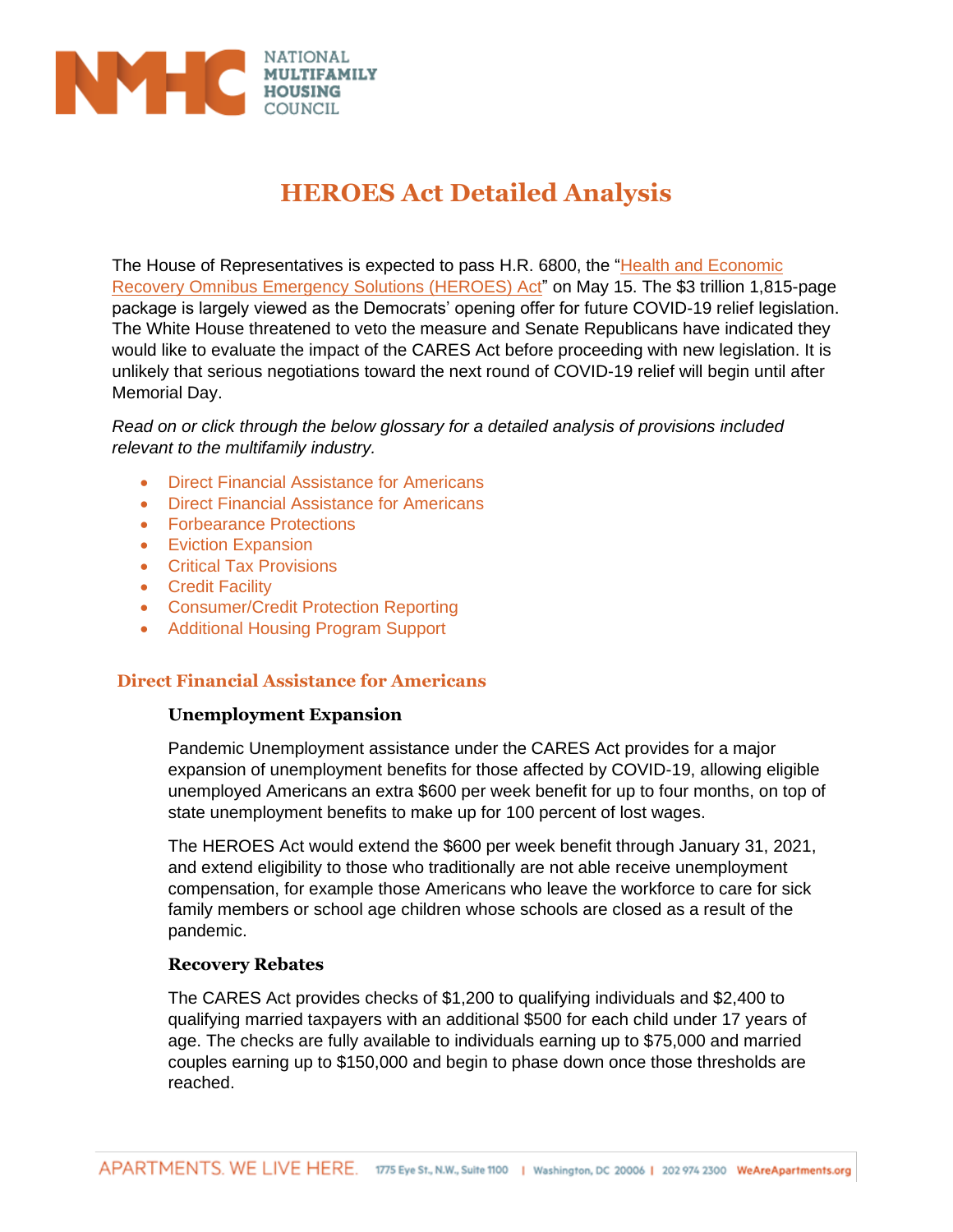

The HEROES Act would provide a \$1,200 refundable tax credit for each family member paid out in advance payments, similar to the Economic Impact Payments in the CARES Act. The credit is \$1,200 for a single taxpayer (\$2,400 for joint filers), in addition to \$1,200 per dependent up to a maximum of 3 dependents. The credit phases out starting at \$75,000 of modified adjusted gross income (\$112,500 for head of household filers and \$150,000 for joint filers) at a rate of \$5 per \$100 of income.

# **Direct Financial Assistance for Americans**

## **Rental Assistance**

The measure would authorize \$100 billion for an Emergency Rental Assistance program to help families and individuals pay their rent and utility bills and remain stably housed during, and after, the COVID-19 crisis. The legislation utilizes the framework of the U.S. Department of Housing and Urban Development's (HUD) Emergency Solutions Grant (ESG) program, which currently administers homelessness assistance.

Assistance would be obtained via the renter, through an agency that the state selects to administer the program. The administering agency would send the payment directly to the landlord, for both past-due and future rent. The maximum amount of rental assistance provided to a household per month is 120 percent of the fair market rent or the small area fair market rent for their area, whichever is greater, or a higher amount that HUD determines is needed to cover market rents in the area.

This provision mirrors legislation introduced by Congresswoman Maxine Waters (D-CA**)**, Chairwoman of the House Committee on Financial Services, Congressman Denny Heck (D-WA) and Senator Sherrod Brown (D-OH)**,** Ranking Member of the Senate Committee on Banking, Housing and Urban Affairs, called the "Emergency Rental Assistance and [Rental Market Stabilization Act of 2020.](https://financialservices.house.gov/news/documentsingle.aspx?DocumentID=406538)"

NMHC and NAA, along with a coalition of real estate industry organizations, support the goals of the proposal. We are appreciative of efforts to ensure the financial viability and stability of the rental housing industry and its residents, as millions of people shelter in place. We appreciate the work done to develop this critical economic lifeline to struggling renters. We have raised concerns relating to the capacity of the ESG program to effectively and efficiently provide relief to the myriad renters and rental housing providers who are struggling to survive in the current environment. We want to work with members of Congress to ensure any emergency rental assistance program can be administered in an efficient and timely manner to renters of all income levels who are in need as a result of COVID-19.

## **Forbearance Protections**

The CARES Act provides up to 90 days of forbearance for multifamily borrowers with a federally backed multifamily mortgage loan who have experienced a financial hardship as a result of COVID-19. The CARES Act also stipulated that borrowers receiving forbearance may not evict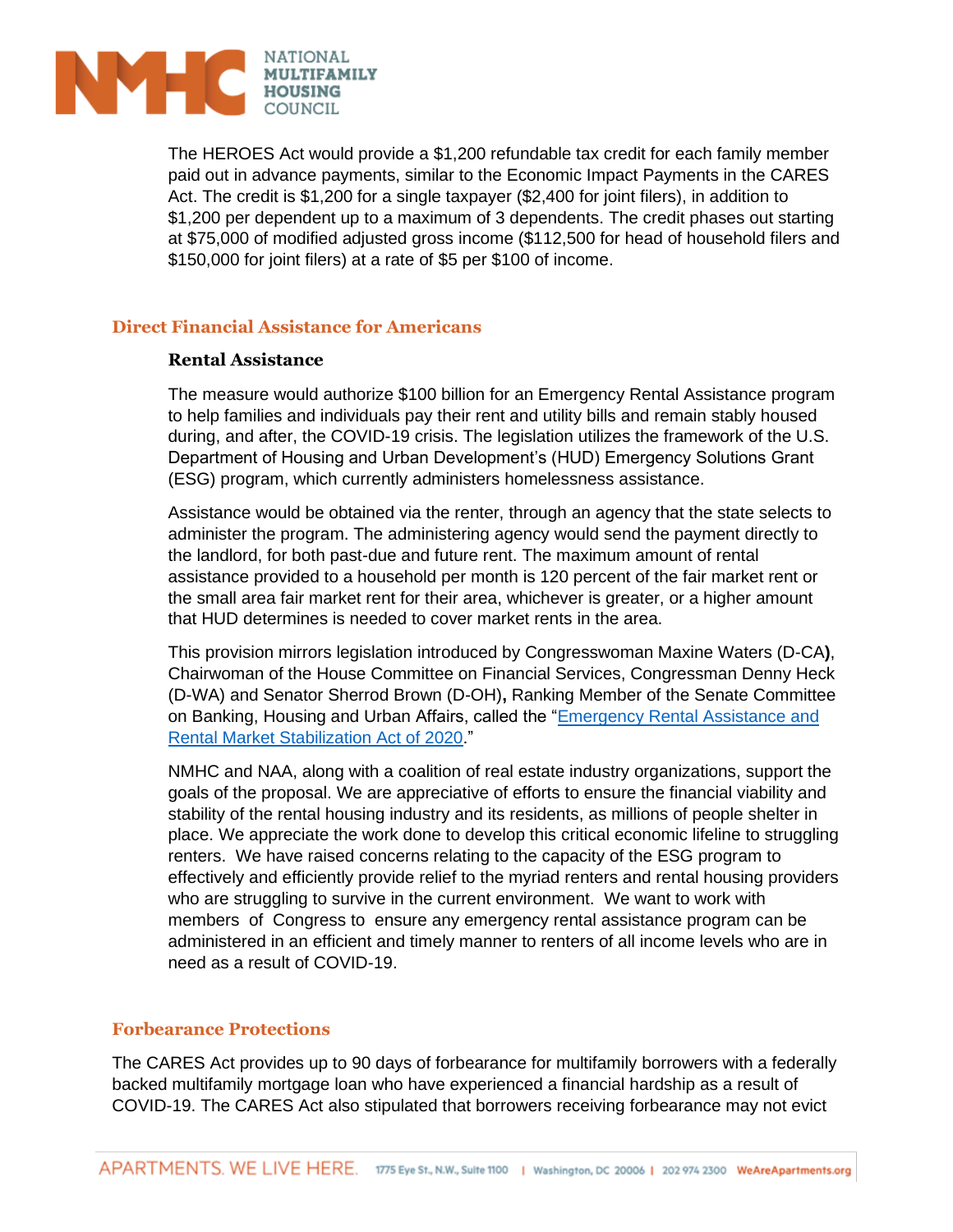

or charge late fees to tenants for the duration of the forbearance period. The bill also prevents the owner from sending a notice of eviction until after the forbearance ends and then prevents the eviction from happening for 30 days more. The bill does allow for necessary evictions for criminal activity/activity endangering other residents, etc. to move forward although legal interpretation has varied, which essentially prevents any eviction from moving forward under this provision.

The HEROES Act would extend forbearance protection to all multifamily mortgages and is aligned on the same timeline as the proposed eviction moratorium of 12 months. Borrowers would have 12 months after forbearance ends to bring the loan current. The provision also clarifies that borrowers receiving forbearance may not evict residents solely for non-payment of rent or charge late fees or penalties.

# **Eviction Expansion**

The CARES Act imposed a 120-day eviction moratorium at any property that has a mortgage backed by the federal government (HUD, GSE, USDA loan products). The bill also prevents the owner from sending a notice of eviction until after the moratorium ends and then prevents the eviction from happening for 30 days more. The moratorium is applicable to evictions for nonpayment of rent or fees, but allows for other necessary evictions including criminal activity, endangering other residents, serious lease violations, etc. to move forward.

The HEROES Act expands eviction restrictions to all residential properties, not just those with federally backed mortgages. The bill also significantly extends the moratorium period and prohibits evictions for nonpayment of rent and fees for a year. The provision does allow for other r evictions to move forward. It further prevents the owner from sending a notice to vacate until 30 days after the passage of the 12 months for non-payment of rent. Additionally, it requires federal agencies to provide resident notification material to property owners and Housing Authorities, which must be posted and disseminated on resident rights and responsibilities, including that the moratorium does not terminate the tenant's obligation to pay rent, that tenants will owe any rental arrearages that accrue during the moratorium and that tenants are encouraged to contact their landlord if they are having trouble paying their rent.

# **Critical Tax Provisions**

# **Individual Provisions**

**Recovery Rebates Round 1**: While the CARES Act allowed only dependents under 17 to qualify for \$500 rebates, the proposal would enable all dependents to qualify. Accordingly, households with full-time students who are under 17 and adult dependents would be able to receive \$500 per dependent.

**Recovery Rebates Round 2:** The proposal would authorize a second round of Recovery Rebates totaling \$1,200 per person (\$2,400 for joint filers). In addition, up to three dependents could be claimed. The rebates would phase out for single filers earning over \$75,000 and married couples earning over \$150,000.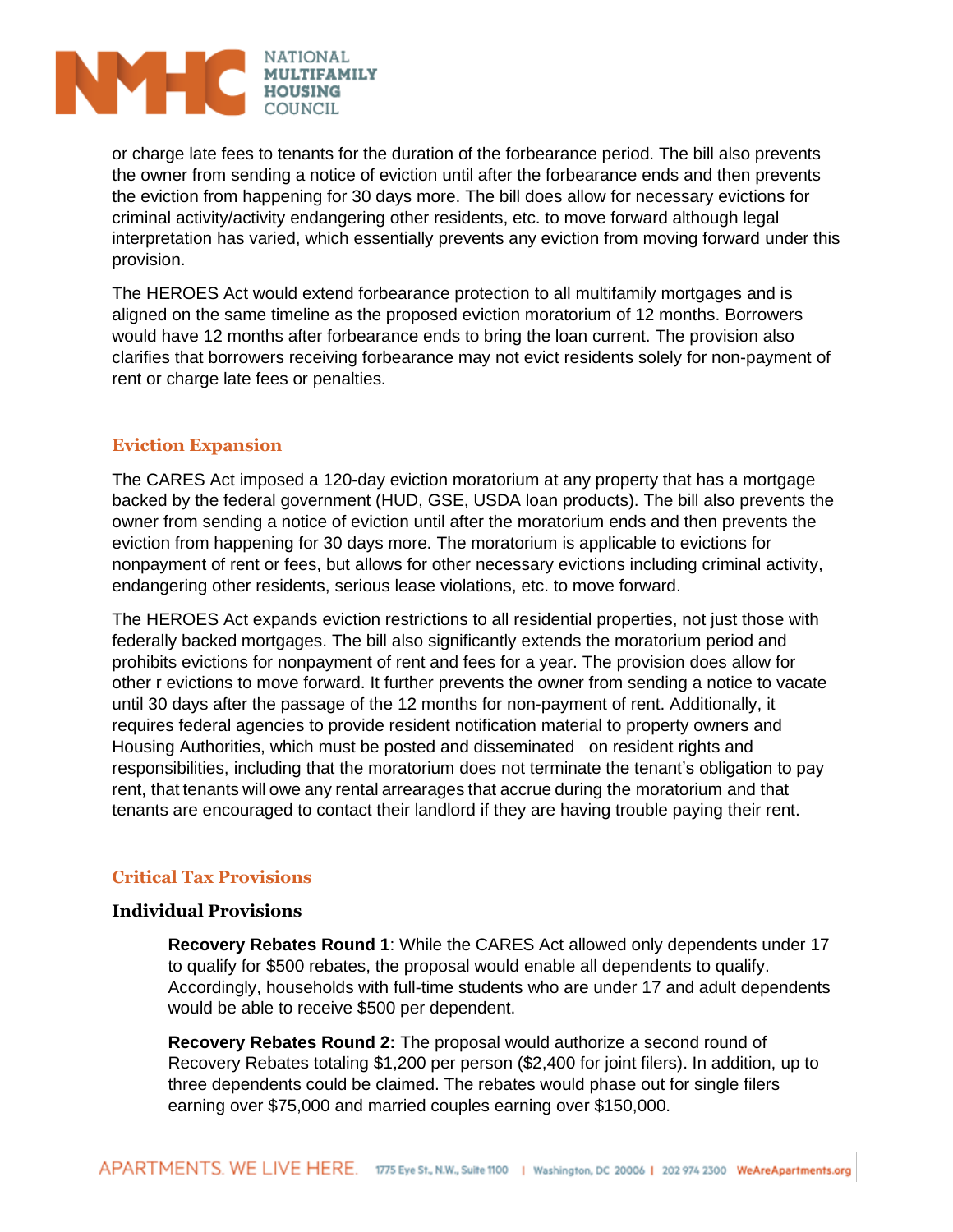

**Child Tax Credit:** The Child Tax Credit is increased to \$3,000 (\$3,600 for a child under six) for 2020 and made fully refundable. Seventeen-year-old children are also made eligible. The proposal directs the Treasury Secretary to make advanced payments.

## **Business Provisions**

**Restoration of Limitation on Excess Business Losses:** The proposal repeals changes made by the CARES Act to suspend the denial of deductibility of excess business losses of a taxpayer other than a corporation for 2018-2020. Excess business losses are treated as net operating losses in the next succeeding taxable year. An excess business loss exists if taxpayer's total deductions from all trades or businesses exceed all income from such trades or businesses, plus \$250,000 (\$500,000 for joint filers). While this provision is in law only through 2025, the proposal would also make it permanent.

**Net Operating Loss Carryback Limitation:** The CARES Act enables taxpayers to carryback net operating losses incurred in 2018, 2019, or 2020 for five years. The provision would enable losses to be carried back only to taxable years beginning after January 1, 2018. In addition, taxpayers who are limited by executive compensation tax rules or engage in stock buybacks or dividend distributions over certain limits are deemed in eligible to carryback losses.

**Employee Retention Tax Credit:** The CARES Act provides a refundable payroll tax credit for 50 percent of wages (up to \$10,000) paid by employers to employees during the COVID-19 crisis. The credit is available to employers whose (1) operations were fully or partially suspended, due to a COVID-19 related shut-down order, or (2) gross receipts declined by more than 50 percent when compared to the same quarter in the prior year. For employers with greater than 100 full-time employees, qualified wages are wages paid to employees when they are not providing services due to the COVID-19-related circumstances. For eligible employers with 100 or fewer full-time employees, all employee wages qualify for the credit, whether the employer is open for business or subject to a shut-down order.

The proposal would increase the credit percentage to 80 percent while increasing the per-employee wage limit to \$15,000. Partial tax credits would be available to employers experiencing gross receipts declining between 10 percent and 50 percent in comparison to the same quarter in the prior year. Finally, a large employer would be redefined to one with more than 1,500 employees and gross receipts of over \$41.5 million in 2019.

**Tax Credit for Employer Expenses:** The proposal establishes a 50 percent refundable payroll tax credit for qualified fixed costs, including rent obligations, covered mortgage obligations, and covered utility payments, for employers subject to a full or partial suspension due to a COVID-19 government order or those who experience a decline in gross receipts of at least 20 percent compared to the same calendar quarter of the preceding year. For each quarter, qualified expenses eligible for this credit are limited to 25 percent of qualified wages or 6.25 percent of 2019 gross receipts, with an absolute maximum of \$50,000. This credit is limited to employers with no more than 1,500 fulltime equivalent employees or no more than \$41,500,000 in gross receipts in 2019.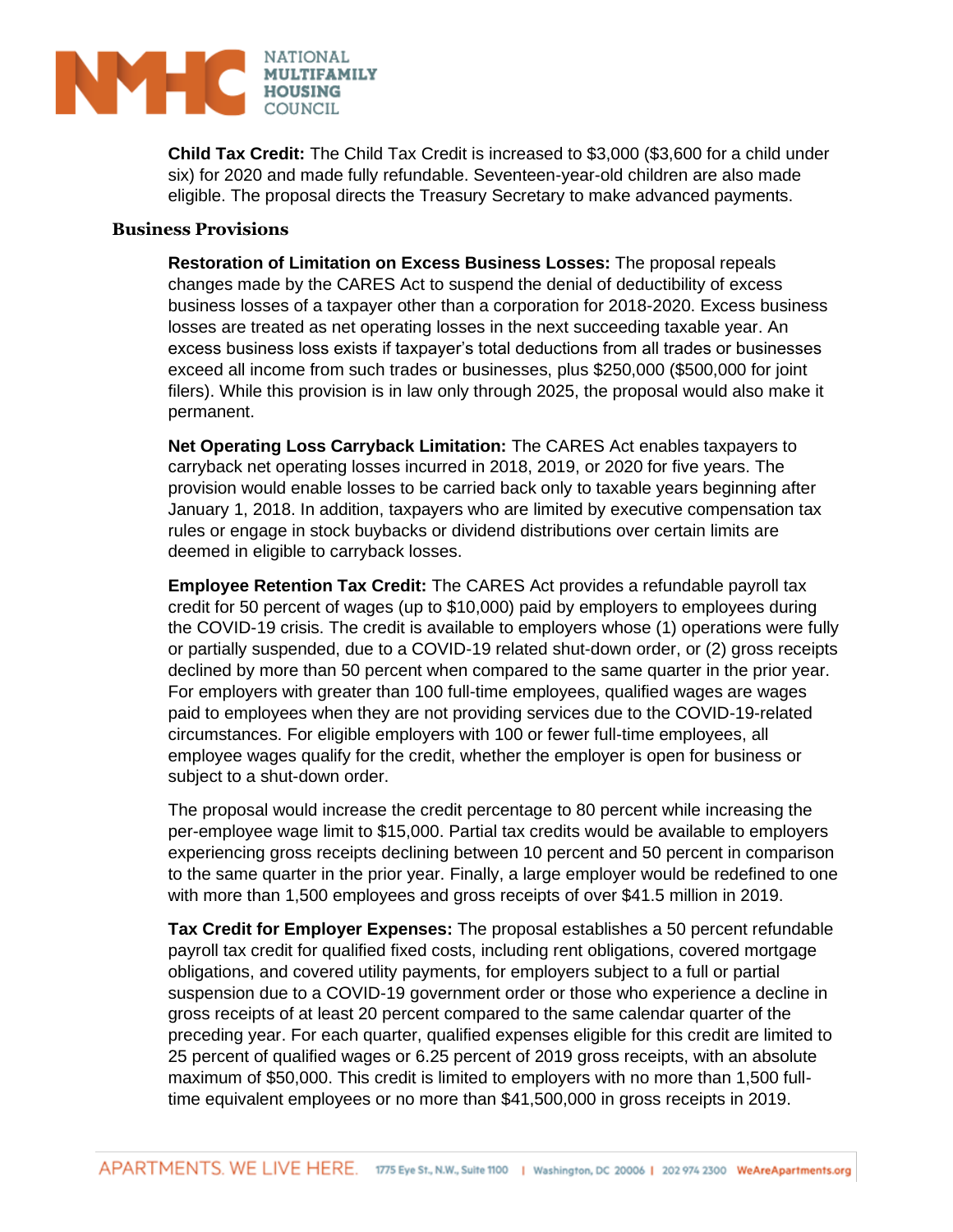

Additionally, the credit is phased in for employers with a decline in gross receipts between 10 percent and 50 percent.

**Paid Sick and Family Leave Credits:** The refundable tax credits available to employers to offset the cost of mandatory paid sick and family leave enacted as part of the Families First Coronavirus Response Act are extended through 2021. Individuals taking leave to care for a child may claim up to \$511 per day as opposed to \$200 per day for the first two weeks of leave. Employers may also claim up to 60 days of credit (instead of 50 days) for paid family leave.

**Payroll Tax Deferral:** The CARES Act enables taxpayers to defer the employer portion of Social Security tax paid after the date of enactment through 2020. Half is repaid at the end of 2021, and the remainder is repaid at the end of 2022. The proposal would enable taxpayers with forgiven loans as part of the Paycheck Protection Program to defer payroll taxes.

**Deductibility of Business Expenses for Taxpayers Receiving Paycheck Protection Program Loans:** The provision clarifies that taxpayers receiving Paycheck Protection Program loans do not result in the denial of any deduction or basis of any asset for tax purposes.

# **Credit Facility**

CARES Act compliance and the COVID-19 crisis have placed financial stains on all aspects of the multifamily housing system including mortgage servicers. The HEROES Act establishes a Federal Reserve credit facility using authority under the CARES Act for mortgage servicers to ensure liquidity, and a Federal Reserve credit facility/low-interest loan program for rental property owners to temporarily compensate owners for documented financial losses caused by reductions in rent payments. The provision imposes eviction restrictions and renter protections, including Source of Income.

## **Consumer/Credit Protection Reporting**

The CARES Act required that furnishers to credit reporting agencies (like apartment firms, credit card companies, etc.) who agree to modified (rental) payments with respect to an obligation or account of a consumer that has been impacted by COVID-19, must report such obligation or account as "current" or as the status reported prior to the accommodation during the period of accommodation unless the consumer becomes current. Such credit protection ends at the later of 120 days after enactment of the legislation or 120 days after the date the national emergency declaration related to the coronavirus is terminated.

The HEROES Act suspends negative consumer credit reporting during the COVID-19 pandemic and other declared major disasters. Credit score furnishers would be prohibited from implementing new credit scoring models that would lower existing consumer credit scores during the COVID-19 pandemic or during other major disaster periods. Also, provides a temporary moratorium on consumer debt collection during this COVID-19 crisis, and for 120 days thereafter.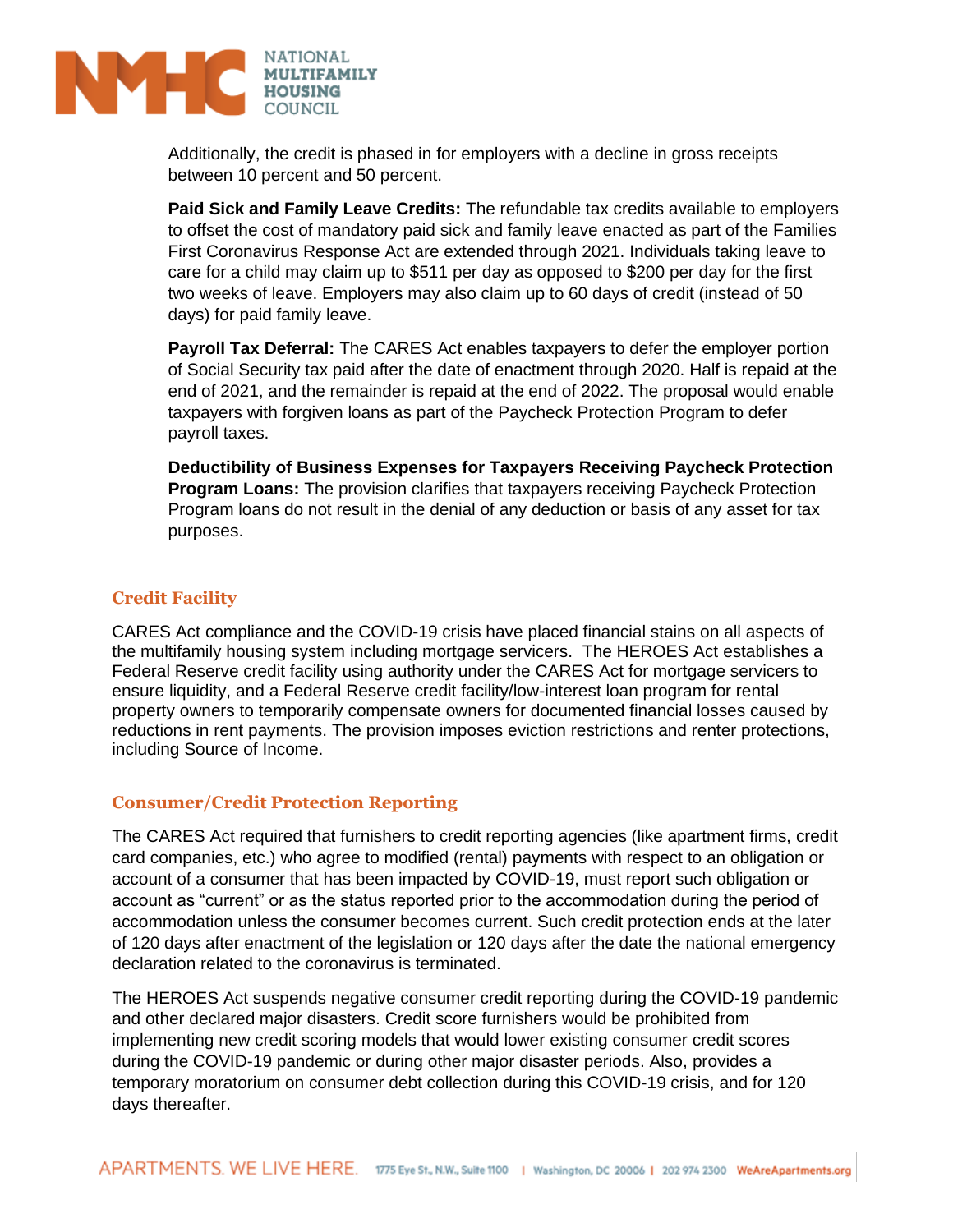

# **Additional Housing Program Support**

In addition, to the funds already included as part of the CARES Act, the HEROES Act includes additional funding for TBRA, PBRA, Emergency Rental Assistance, Rural Rental Assistance, Homeownership Assistance, CDBG, the Public Housing Operating Fund, Homeless Assistance Grants/ESG, HOPWA, Housing for the Elderly, Housing for Persons with Disabilities, and Victims of Domestic Violence.

# **Program Funding Levels Included in the HEROES Act**

**Tenant-Based Rental Assistance** – \$4 billion to allow public housing agencies (PHAs) to respond to coronavirus and the ability to keep over 2.2 million families stably housed even when facing a loss of income, including \$1 billion for new, temporary, vouchers for individuals and families who are homeless or at risk of becoming homeless or fleeing domestic violence.

**Project-Based Rental Assistance –** \$750 million to ensure the continuation of housing assistance for low income individuals and families living in project based rental assistance properties, and to ensure housing providers can take the necessary actions to prevent, prepare for, and respond to the pandemic.

**Emergency Rental Assistance –** \$100 billion to provide emergency assistance to help low-income renters at risk of homelessness avoid eviction due to the economic impact of the coronavirus pandemic.

**Rural Rental Assistance --** Authorizes \$700 million in supplemental funding for USDA's rental assistance programs, including \$25 million for rural vouchers, to absorb reductions in tenant rent contributions and to provide rental assistance to unassisted households living in USDA subsidized properties who are struggling to pay rent during the COVID19 pandemic.

**Homeowner Assistance Fund** -- Provides \$75 billion to states, territories, and tribes to address the ongoing needs of homeowners (including those who own 2-4 unit rental homes) struggling to afford their housing due directly or indirectly to the impacts of the COVID19 pandemic by providing direct assistance with mortgage payments, property taxes, property insurance, utilities, and other housing related costs.

**Community Development Block Grant** – \$5 billion for coronavirus response and to mitigate the impacts in our communities to be distributed by formula to current grantees.

**Public Housing Operating Fund –** \$2 billion for PHAs to carry out coronavirus response for the operation and management of almost 1 million public housing units.

**Homeless Assistance Grants/Emergency Solutions Grants –** \$11.5 billion for Emergency Solutions Grants to address the impact of coronavirus among individuals and families who are homeless or at risk of homelessness and to support additional homeless assistance, prevention, and diversion activities to mitigate the impacts of the pandemic.